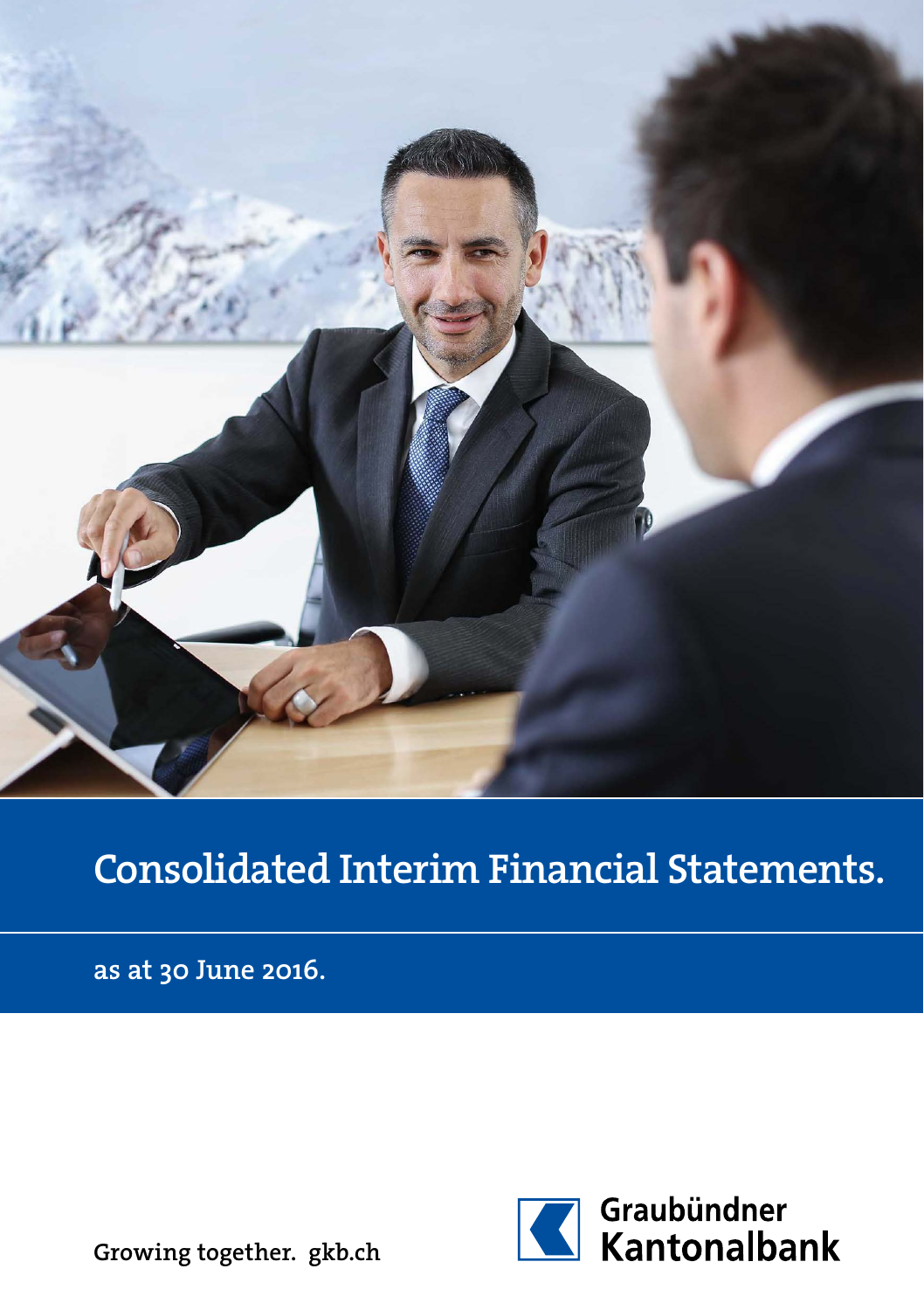Group Key Figures. (Half-yearly figures are not audited.)

|                                                                   | 30.06.2016    | 31.12.2015                |          |
|-------------------------------------------------------------------|---------------|---------------------------|----------|
|                                                                   | in CHF        | in CHF                    |          |
| Balance sheet/Off-balance-sheet                                   | million       | million                   | +/– in % |
| Client assets $I$                                                 | 27,374        | 30,079                    | $-9.0$   |
| Client assets without Private Client Bank AG (PCB) <sup>1)</sup>  | 27,374        | 27,363                    |          |
| Net new money <sup>1)</sup>                                       | 178           | -310                      | $+157.5$ |
| Loans to clients                                                  | 17,652        | 17,520                    | +0.8     |
| Own funds $2$                                                     | 2,358         | 2,359                     | $-0.1$   |
| Headcount                                                         | 30.06.2016    | 31.12.2015                | +/– in % |
| Full-time equivalent $3$                                          | 764.0         | 792.1                     | $-3.5$   |
|                                                                   |               |                           |          |
|                                                                   | 1st half 2016 | 1st half 2015             |          |
| Income statement                                                  |               | in CHF 1,000 in CHF 1,000 | +/– in % |
| Operating income                                                  | 178,038       | 191,351                   | -7.0     |
| Operating expenses                                                | 83,695        | 86,317                    | $-3.0$   |
| Operating result                                                  | 91,680        | 89,996                    | $+1.9$   |
| Profit before allocation to reserves without minority interests   | 98,087        | 102,841                   | $-4.6$   |
| Group profit                                                      | 90,350        | 88,565                    | $+2.0$   |
| <b>Key figures</b>                                                | 1st half 2016 | 1st half 2015             | +/– in % |
| Operating expense/Operating income                                |               |                           |          |
| without value adjustments interest rates (CIR I)                  | 47.7%         | 47.1%                     | $+1.3$   |
| Operating expense including depreciation/operating income         |               |                           |          |
| without value adjustments interest rates (CIR II)                 | 49.9%         | 49.5%                     | $+0.7$   |
| Return on equity (ROE) <sup>4)</sup>                              | 8.5%          | 9.3%                      | $-8.2$   |
| Profit/PS (EPS) $4$ )                                             | 39.3          | 41.2                      | $-4.7$   |
| Own funds $^{21}/PS$                                              | 943.1         | 909.4                     | +3.7     |
| Leverage Ratio                                                    | 9.2%          | 9.5%                      | $-2.5$   |
| Return on equity (ROE) on own funds target of $14.5\%$ CETI ratio | 10.9%         | 11.9%                     | -8.5     |
| Excess capital (basis: 8%/CH standard)                            | 129.6%        | 133.7%                    | $-3.1$   |
| Core capital ratio (CET1 ratio/Tier 1 ratio)                      | 18.4%         | 18.7%                     | $-1.7$   |
|                                                                   |               |                           |          |

1) Client funds, client deposits and fiduciary investments incl. client assets with account and custody account management at third-party banks (incl. double counting); from 2012 without cash management positions

2) before the appropriation of profits, without minority interests

3) adjusted for part-time positions, apprenticeships at 50%

4) Basis: profit before allocation to reserves without minority interests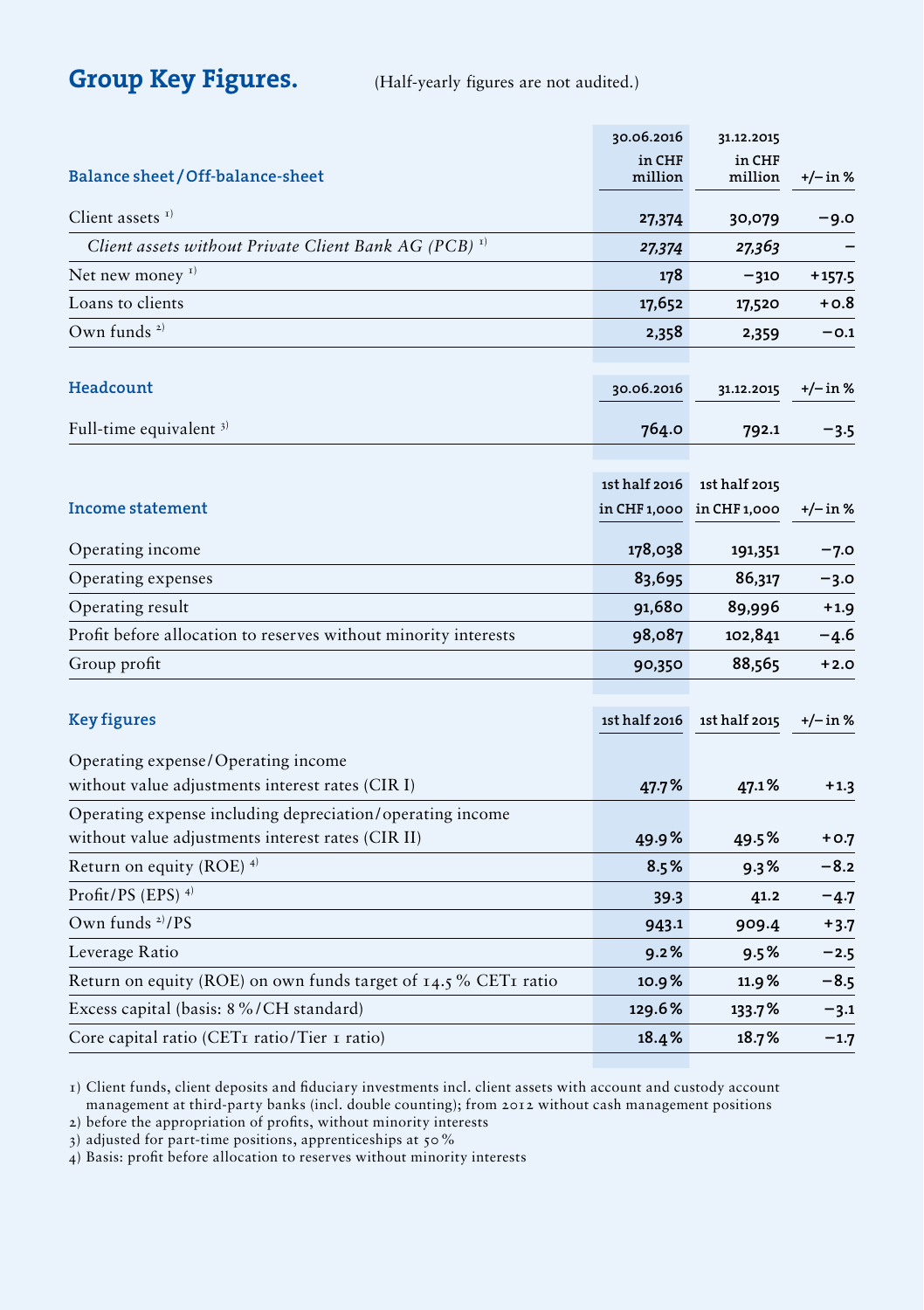### Half-Year and Management Report – Higher operating result and solid growth.



Alois Vinzens CEO

Peter Fanconi Chairman

#### Sale of shareholding in Private Client Bank, Zurich a special factor

The retrospective sale of Private Client Bank AG as at 1 January 2016 had an impact on client assets and commission business. Despite the associated reduction in the scope of consolidation, (55% stake in the private bank Bellerive AG), the operating result rose +1.9%.

#### Strong growth in client business

The CHF +132.8 million (+0.8%) rise in client lending normalised towards the end of the prior year. The mortgage portfolio grew +1.4% to reach CHF 14.7 billion, which was in line with anticipated market growth. Client assets (–9.0%) would have remained stable, if the sale of Private Client Bank AG was taken out of the equation. The inflow of net new money reached CHF +178.4 million, representing a trend turnaround. The outflow associated with clients domiciled abroad was stopped, and the position in the domestic market was strengthened.

#### Gross interest income up by 5.4%

Net profit from interest-related activities (CHF 121.7 million / +0.6%) developed positively thanks to a significant +5.4% rise in gross interest earnings. The financial burden linked to short-term hedging transactions (payer swaps) eased tangibly. The contribution made by client activities declined on account of negative interest rates, despite larger volumes. The change in bad debt provisions improved the result by CHF +2.6 million, which was less than in the corresponding period of the previous year (CHF + 8.0 million). The dissolution of bad debt Graubündner Kantonalbank reports higher operating result (+1.9%) and improved Group profit (+2.0%). The half-year result was influenced by the sale of the shareholding in Private Client Bank AG, Zurich. The inflow of net new money and mortgage growth developed favourably. The management of the bank is upbeat about the prospects for the whole financial year 2016.

provisions on credit risks as well as the low 0.3% ratio of distressed loans underscores the good quality of the loan portfolio.

#### Commission business strategically on track

The sale of the stake in Private Client Bank AG had the anticipated impact on earnings from commission and service business, which declined –14.6% to reach CHF 44.6 million (CHF –7.6 million). Discounting the sale of Private Client Bank AG, Zurich, commission earnings would have fallen only by –1.9%. The significant value adjustments performed at the start of the year had a negative impact on volume-based fees. In addition, transaction fees were undermined by the general market jitters. With a consistently rising number of asset management mandates, the introduction of the new GKB consultancy mandate as well as the new shareholding in Albin Kistler AG, Graubündner Kantonalbank's commission business is strategically on track.

#### Decline in trading activities and other earnings

Net trading income (CHF –4.0 million / –32.9%) reflects the decline in foreign currency transactions. The same period of the previous year was boosted by the special effect of abandoning the minimum exchange rate against the euro. In year-on-year terms, other ordinary earnings (CHF –2.4 million / –40.0%) fell on account of the decline in profits on financial assets.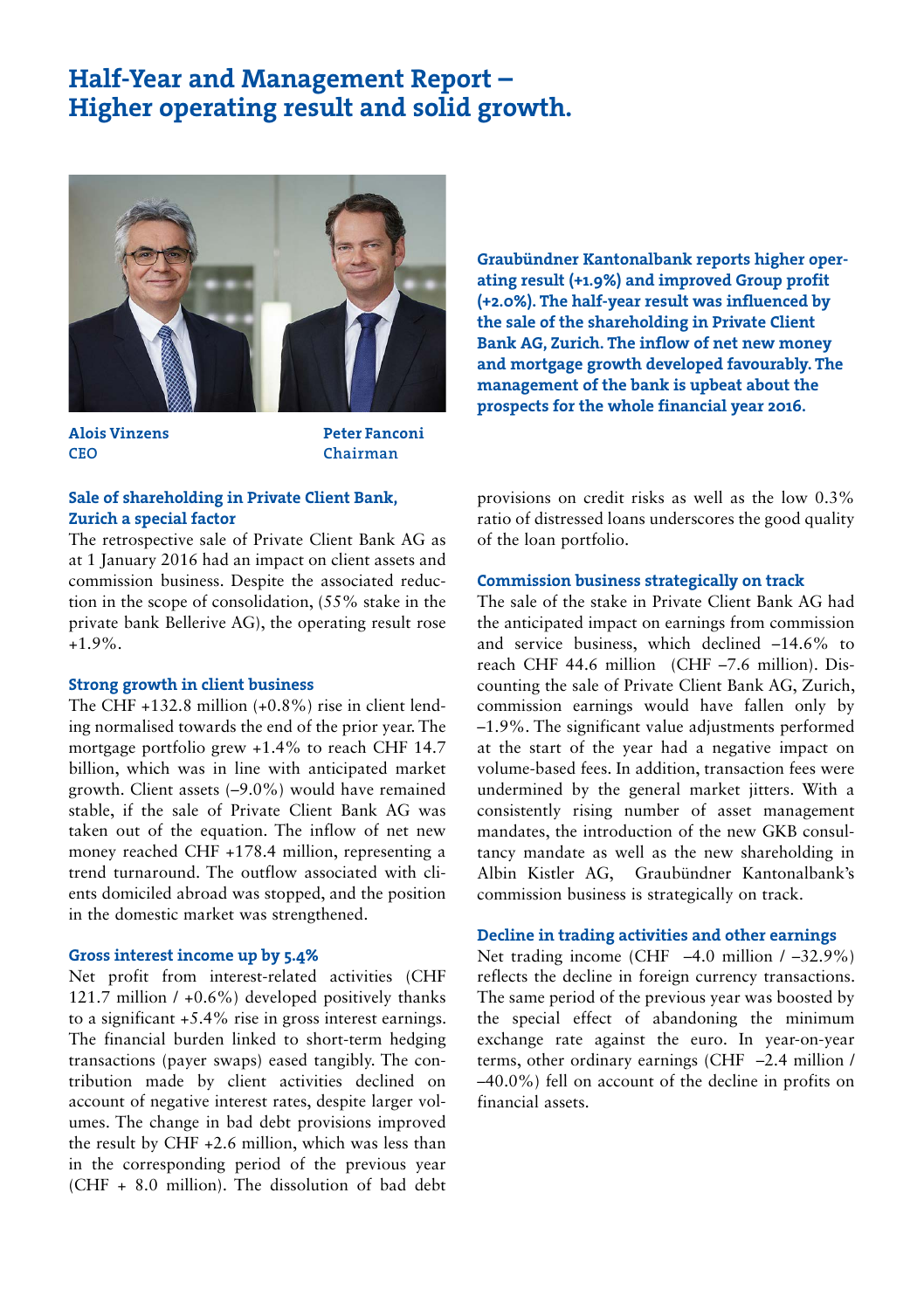#### Productivity remains high

Operating expenses, including the state guarantee contribution fell –3.0% or CHF –2.6 million relative to the previous year. The reason for this decline was the sale of Private Client Bank AG. Excluding this special factor, costs rose by a modest +1.8%. Productivity remained above average, with a cost/ income ratio II of 49.9%.

#### Group profit higher

Group profit rose to reach CHF 90.4 million (+2.0%). Net profit before allocations to reserves without minority interests declined –4.6%. Profit from the sale of the Swisscanto shareholding had a positive impact on the same half of the previous year.

#### Above average capital base

GKB reported shareholders' equity (including minority interests) of CHF 2,374 million for the first half of 2016. With a core capital ratio (CET 1) of 18.4%, it is one of the best-capitalised banks. This is also confirmed by the very high leverage ratio of 9.21%.

#### Outlook – expectations confirmed

The strong first-half performance means the formulated outlook for 2016 can be confirmed, even in a challenging environment. Goodwill depreciation on the acquired shareholding in Albin Kistler AG will reduce operating earnings. The bank is now expecting operating earnings of between CHF 154 million and 158 million. The consolidated and net earnings expectations formulated in February 2016 are being confirmed, with consolidated earnings set to come in at CHF 166 million to CHF 171 million, and earnings per share of CHF 67 to CHF 70. Growth in client assets is set to rise to CHF 350 million, while lending growth will remain unchanged at CHF 500 million.

### Information on the summarised notes.

#### Extraordinary income and expense

In addition to earn-out compensation resulting from the sale of the shareholding in Swisscanto (CHF 3.5 million), the extraordinary earnings (CHF 8.4 million) contain the proceeds of the sale of real estate in Thusis and Zizers (CHF 3.3 million) as well as the sale of the stake in PCB (CHF 1.6 million). The extraordinary expenses of CHF 9 million contain exclusively the formation of reserves for general bank risks and compare with the dedicated formation of CHF 16.8 million in the previous year.

#### Changes in the accounting and valuation principles

None.

#### Material events after the closing date of the interim financial statements

Acquisition of a minority stake of 25% in Albin Kistler AG, Zurich.

Chur, 29 July 2016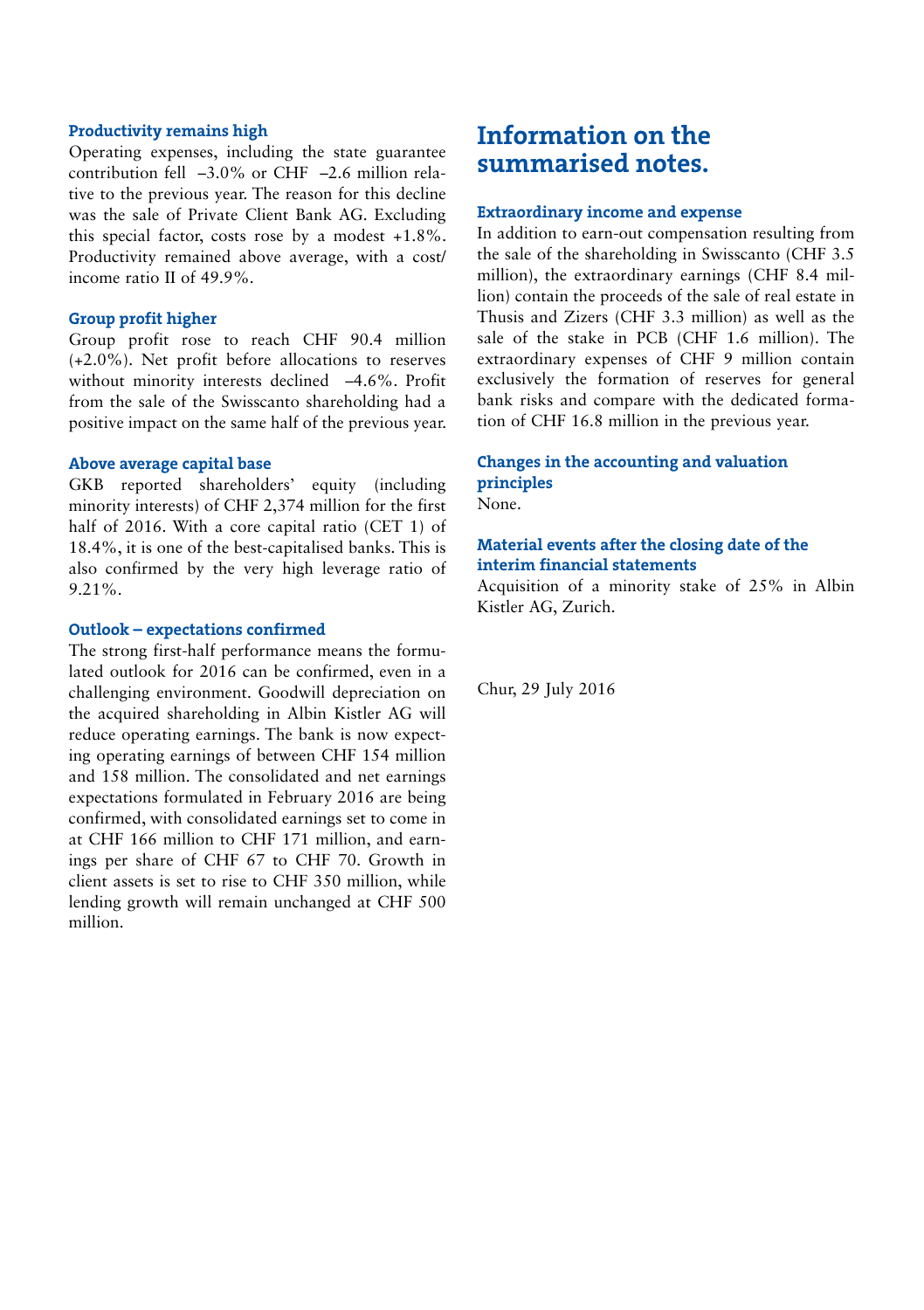# Group Balance Sheet.

|                                                                 | 30.06.2016   | 31.12.2015   |            |
|-----------------------------------------------------------------|--------------|--------------|------------|
| <b>Assets</b>                                                   | in CHF 1,000 | in CHF 1,000 | $+/-$ in % |
|                                                                 |              |              |            |
| Liquid assets                                                   | 3,226,243    | 3,243,516    | $-0.5$     |
| Amounts due from banks                                          | 918,736      | 615,776      | $+49.2$    |
| Amounts due from customers                                      | 2,917,754    | 2,981,422    | $-2.1$     |
| Mortgage loans                                                  | 14,734,608   | 14,538,153   | $+1.4$     |
| Trading portfolio assets                                        | 164          | 88           | $+86.4$    |
| Positive replacement values of derivative financial instruments | 247,301      | 259,516      | $-4.7$     |
| Financial investments                                           | 1,332,700    | 1,343,860    | $-0.8$     |
| Accrued income and prepaid expenses                             | 40,183       | 27,224       | $+47.6$    |
| Non-consolidated participations                                 | 11,702       | 12,162       | $-3.8$     |
| Tangible fixed assets                                           | 115,738      | 117,982      | $-1.9$     |
| Other assets                                                    | 108,785      | 144,294      | $-24.6$    |
| <b>Total assets</b>                                             | 23,653,914   | 23,283,993   | $+1.6$     |

|                                                                 | 30.06.2016 | 31.12.2015                |            |
|-----------------------------------------------------------------|------------|---------------------------|------------|
| Liabilities                                                     |            | in CHF 1,000 in CHF 1,000 | $+/- in %$ |
| Amounts due to banks                                            | 2,089,448  | 2,137,966                 | $-2.3$     |
| Liabilities from securities financing transactions              | 324,000    | 435,000                   | $-25.5$    |
| Amounts due in respect of customer deposits                     | 15,262,134 | 14,992,355                | $+1.8$     |
| Negative replacement values of derivative financial instruments | 138,861    | 156,245                   | $-11.1$    |
| Cash bonds                                                      | 30,914     | 34,760                    | $-11.1$    |
| Bond issues and central mortgage institution loans              | 3,302,415  | 2,971,015                 | $+11.2$    |
| Accrued expenses and deferred income                            | 64,430     | 70,317                    | $-8.4$     |
| Other liabilities                                               | 40,902     | 34,024                    | $+20.2$    |
| Provisions                                                      | 27,075     | 54,727                    | $-50.5$    |
| Reserves for general banking risks                              | 1,343,570  | 1,334,570                 | $+0.7$     |
| Bank's capital                                                  | 250,000    | 250,000                   |            |
| Capital reserves                                                | 49,199     | 48,843                    | $+0.7$     |
| Retained earnings reserves                                      | 629,172    | 563,733                   | $+11.6$    |
| Own shares                                                      | $-3,334$   | $-1,837$                  | $+81.5$    |
| Minority interests in equity                                    | 14,778     | 34,092                    | $-56.7$    |
| Consolidated profit                                             | 90,350     | 168,183                   |            |
| of which, minority interests in consolidated profit             | 1,263      | 4,004                     |            |
| <b>Total liabilities</b>                                        | 23,653,914 | 23,283,993                | $+1.6$     |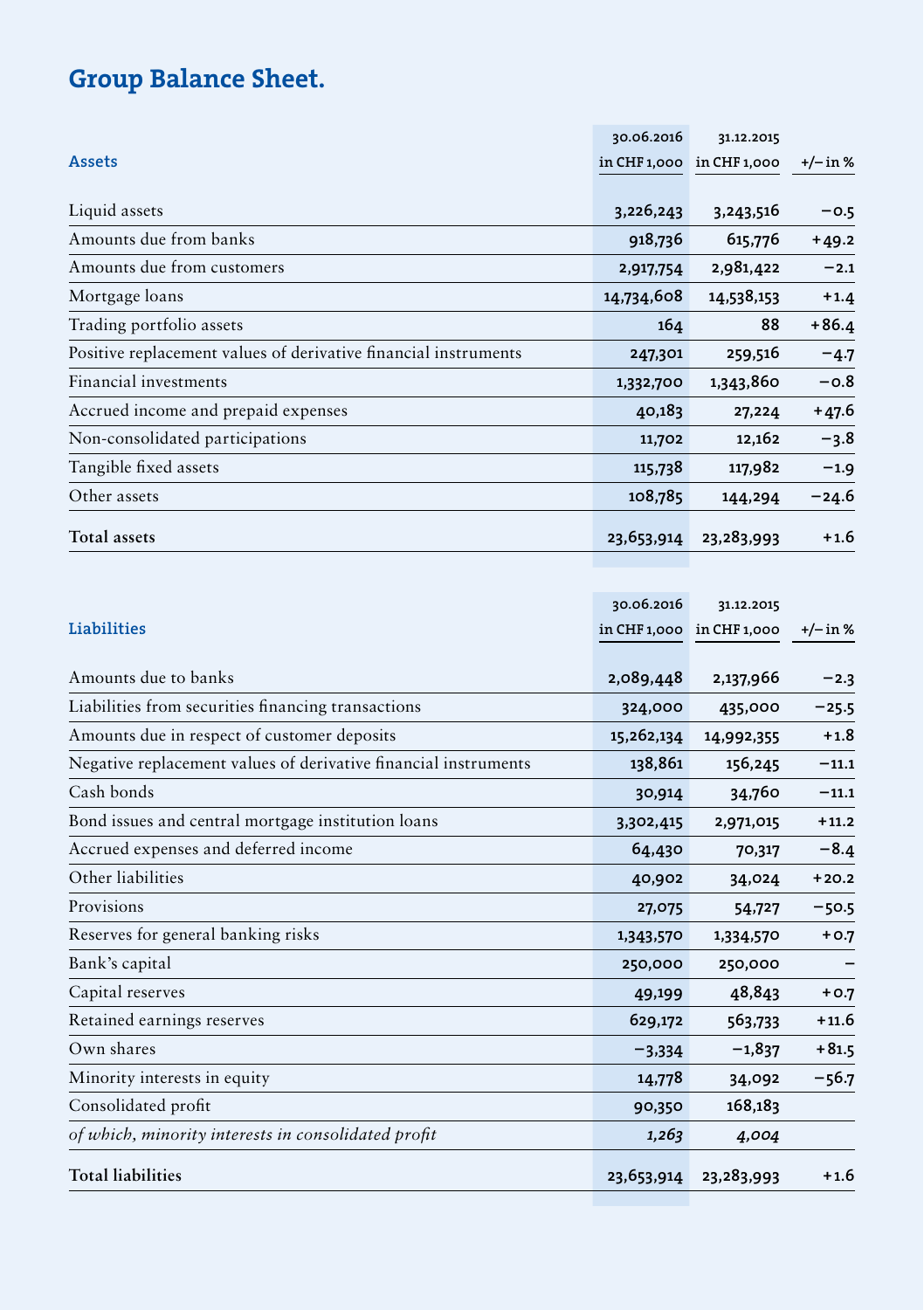## Consolidated Income Statement.

|                                                                         | 1st half 2016 | 1st half 2015             |          |
|-------------------------------------------------------------------------|---------------|---------------------------|----------|
|                                                                         |               | in CHF 1,000 in CHF 1,000 | +/– in % |
| Gross result from interest operations                                   | 119,147       | 113,053                   | $+5.4$   |
| Changes in value adjustments for default risks and losses from interest |               |                           |          |
| operations                                                              | 2,577         | 7,992                     | $-67.8$  |
| Net result from interest operations                                     | 121,724       | 121,045                   | $+0.6$   |
| Result from commission business and services                            | 44,581        | 52,188                    | $-14.6$  |
| p.m. Result from commission business and services without PCB           | 44,581        | 45,433                    | $-1.9$   |
| Result from trading activities and the fair value option                | 8,128         | 12,113                    | $-32.9$  |
| Other result from ordinary activities                                   | 3,605         | 6,005                     | $-40.0$  |
| Operating income                                                        | 178,038       | 191,351                   | $-7.0$   |
| Personnel expenses                                                      | 55,396        | 57,759                    | $-4.1$   |
| General and administrative expenses                                     | 26,829        | 27,138                    | $-1.1$   |
| Compensation for cantonal guarantee                                     | 1,470         | 1,420                     | $+3.5$   |
| Operating expenses                                                      | 83,695        | 86,317                    | $-3.0$   |
| Value adjustments on participations and depreciation and amorti-        |               |                           |          |
| sation of tangible fixed assets and intangible assets                   | 3,829         | 4,496                     | $-14.8$  |
| Changes to provisions and other value adjustments, and losses           | 1,166         | $-10,542$                 | $+111.1$ |
| Operating result                                                        | 91,680        | 89,996                    | $+1.9$   |
| Extraordinary income                                                    | 8,445         | 17,248                    | $-51.0$  |
| Extraordinary expenses                                                  |               | 92                        | $-100.0$ |
| Changes in reserves for general banking risks                           | $-9,000$      | $-16,800$                 | $-46.4$  |
| of which, reserves for general banking risks (earmarked)                |               | $-16,800$                 | $-100.0$ |
| Taxes                                                                   | 775           | 1,787                     | $-56.6$  |
| Consolidated profit                                                     | 90,350        | 88,565                    | $+2.0$   |
| of which, minority interests in consolidated profit                     | 1,263         | 2,524                     | $-50.0$  |
|                                                                         |               |                           |          |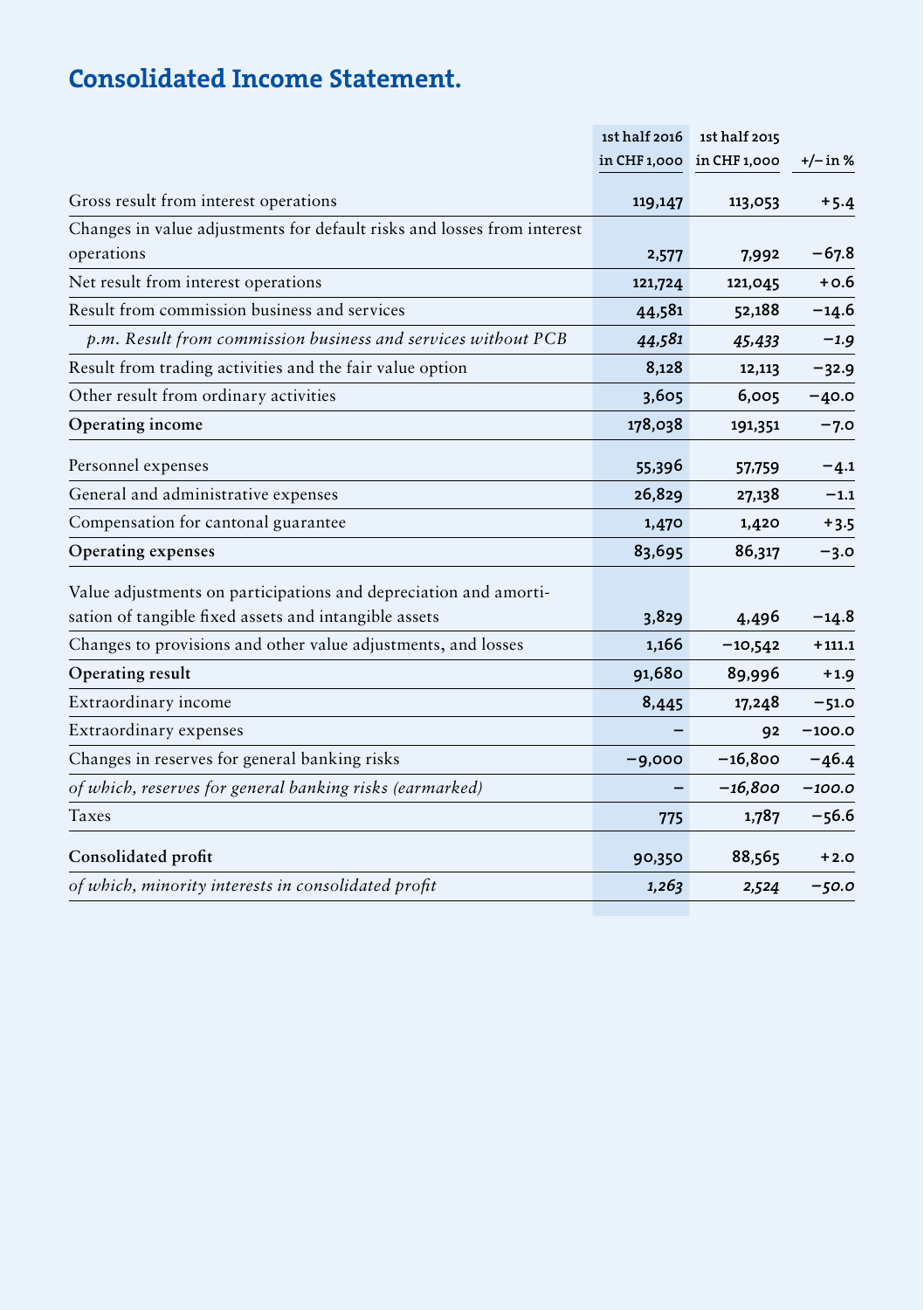### Statement of Equity Capital.

in CHF 1'000

|                                | Bank's capital | Capital<br>reserves | Retained<br>earnings<br>reserves | Unassigned<br>reserves for<br>general bank-<br>ing risks | <b>Reserves</b><br>for general<br>banking<br>risks (ear-<br>marked) | Own shares | Minority  | Result of<br>interests the period | Total     |
|--------------------------------|----------------|---------------------|----------------------------------|----------------------------------------------------------|---------------------------------------------------------------------|------------|-----------|-----------------------------------|-----------|
| Shareholders' equity on        |                |                     |                                  |                                                          |                                                                     |            |           |                                   |           |
| 1.1.2016                       | 250,000        | 48,843              | 563,733                          | 1,317,770                                                | 16,800                                                              | $-1,837$   | 34,092    | 168,183                           | 2,397,584 |
| Prior year's profit carried    |                |                     |                                  |                                                          |                                                                     |            |           |                                   |           |
| forward                        |                |                     | 164,179                          |                                                          |                                                                     |            |           | $4,004 - 168,183$                 |           |
| Other contributions/other      |                |                     |                                  |                                                          |                                                                     |            |           |                                   |           |
| capital paid in                |                | -                   | $-1,740$                         |                                                          |                                                                     |            | $-23,318$ |                                   | $-25,058$ |
| Acquisition of own shares      |                | —                   | -                                | -                                                        |                                                                     | $-5,334$   |           |                                   | $-5,334$  |
| Disposal of own shares         |                |                     | -                                |                                                          |                                                                     | 3,838      |           | -                                 | 3,838     |
| Profit (loss) on disposal of   |                |                     |                                  |                                                          |                                                                     |            |           |                                   |           |
| own shares                     |                | 323                 |                                  |                                                          |                                                                     |            |           |                                   | 323       |
| Dividends and other distri-    |                |                     |                                  |                                                          |                                                                     |            |           |                                   |           |
| butions                        |                | 33                  | $-97,000$                        |                                                          |                                                                     |            |           |                                   | -96,967   |
| Other allocations to (transers |                |                     |                                  |                                                          |                                                                     |            |           |                                   |           |
| from) the reserves for general |                |                     |                                  |                                                          |                                                                     |            |           |                                   |           |
| banking risks                  |                |                     |                                  | 9,000                                                    |                                                                     |            |           |                                   | 9,000     |
| Result of the period           |                |                     |                                  |                                                          |                                                                     |            | -         | 90,350                            | 90,350    |
| Equity on 30.06.2016           | 250,000        | 49,199              | 629,172                          | 1,326,770                                                | 16,800                                                              | $-3,334$   | 14,778    | 90,350                            | 2,373,736 |